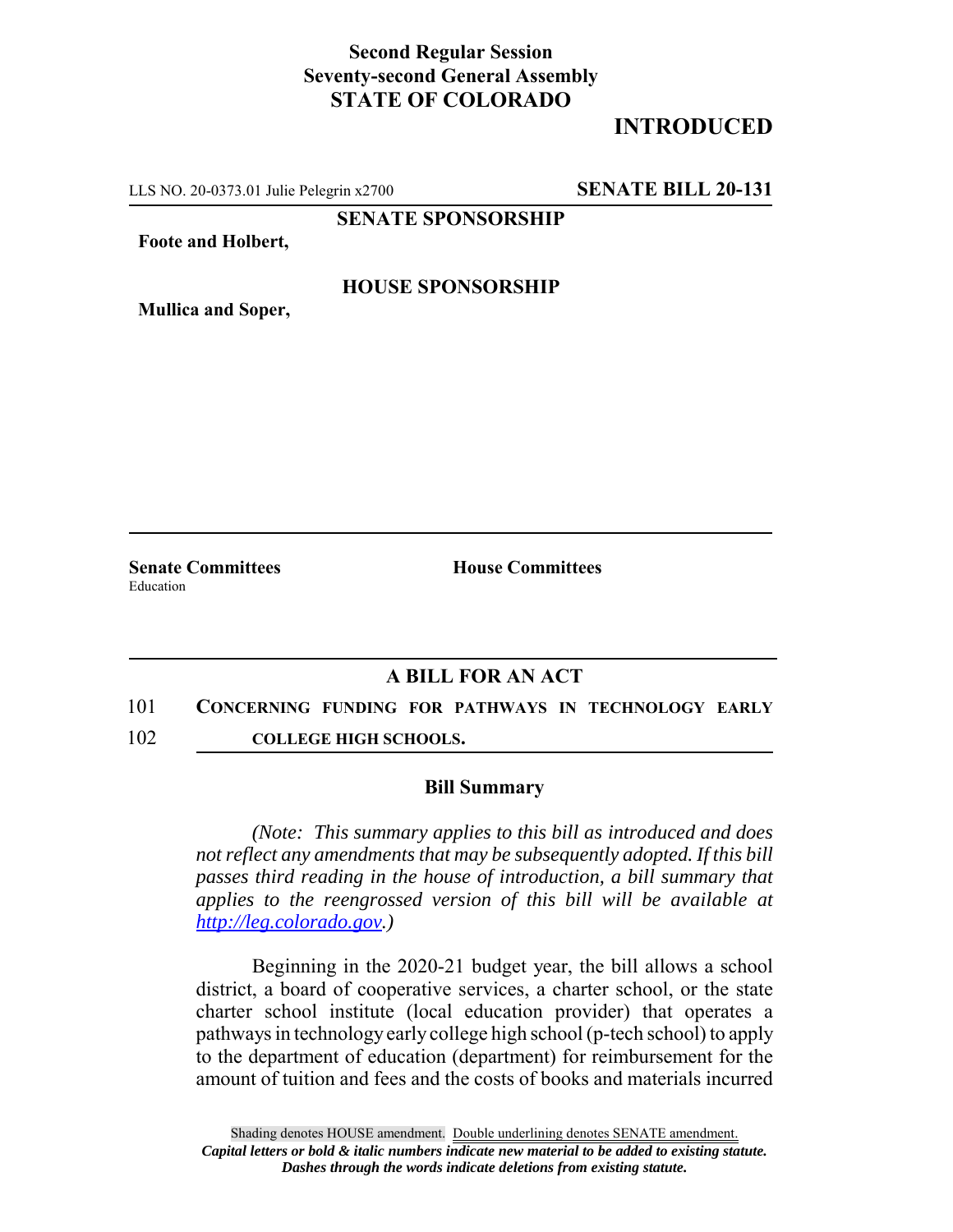in enrolling p-tech school students in postsecondary courses. The amount of the reimbursement is based on the average of the in-state tuition for local district colleges or community colleges, depending on the type of institution that provides the course, and is payable only for each successfully completed course credit hour. The state board of education must promulgate rules to implement the reimbursements. For the 2020-21 budget year and each budget year thereafter, the general assembly is directed to appropriate at least \$2 million for the amount of the reimbursements. As part of the annual budget preparation process, the department will report the actual amount reimbursed and the amount expected to be reimbursed in the current and future budget years.

1 *Be it enacted by the General Assembly of the State of Colorado:*

2 **SECTION 1.** In Colorado Revised Statutes, 22-35.3-104, **add** (3) 3 as follows:

 **22-35.3-104. P-tech schools - funding - rules - report.** (3) (a) BEGINNING IN THE 2020-21 BUDGET YEAR, A LOCAL EDUCATION PROVIDER THAT OPERATES A P-TECH SCHOOL MAY APPLY TO THE DEPARTMENT FOR REIMBURSEMENT OF THE AMOUNT THAT THE LOCAL EDUCATION PROVIDER PAYS FOR TUITION, FEES, AND BOOKS AND 9 MATERIALS FOR COLLEGE COURSES SUCCESSFULLY COMPLETED BY STUDENTS ENROLLED IN THE P-TECH SCHOOL. THE DEPARTMENT MAY REIMBURSE A LOCAL EDUCATION PROVIDER FOR TUITION AND FEES PAID, 12 AND THE COST OF BOOKS AND MATERIALS, FOR A COLLEGE COURSE ONLY 13 IF THE STUDENT RECEIVES AT LEAST A PASSING GRADE FOR THE COURSE, AS DETERMINED BY THE ENROLLING INSTITUTION OF HIGHER EDUCATION. THE REIMBURSEMENT AMOUNT FOR EACH CREDIT HOUR IS THE AVERAGE OF THE IN-STATE TUITION COST PER CREDIT HOUR FOR THE APPLICABLE BUDGET YEAR FOR ALL LOCAL DISTRICT COLLEGES CREATED PURSUANT TO 18 ARTICLE 71 OF TITLE 23, IF THE COLLEGE COURSE WAS PROVIDED BY OR THROUGH A LOCAL DISTRICT COLLEGE, OR THE AVERAGE OF THE IN-STATE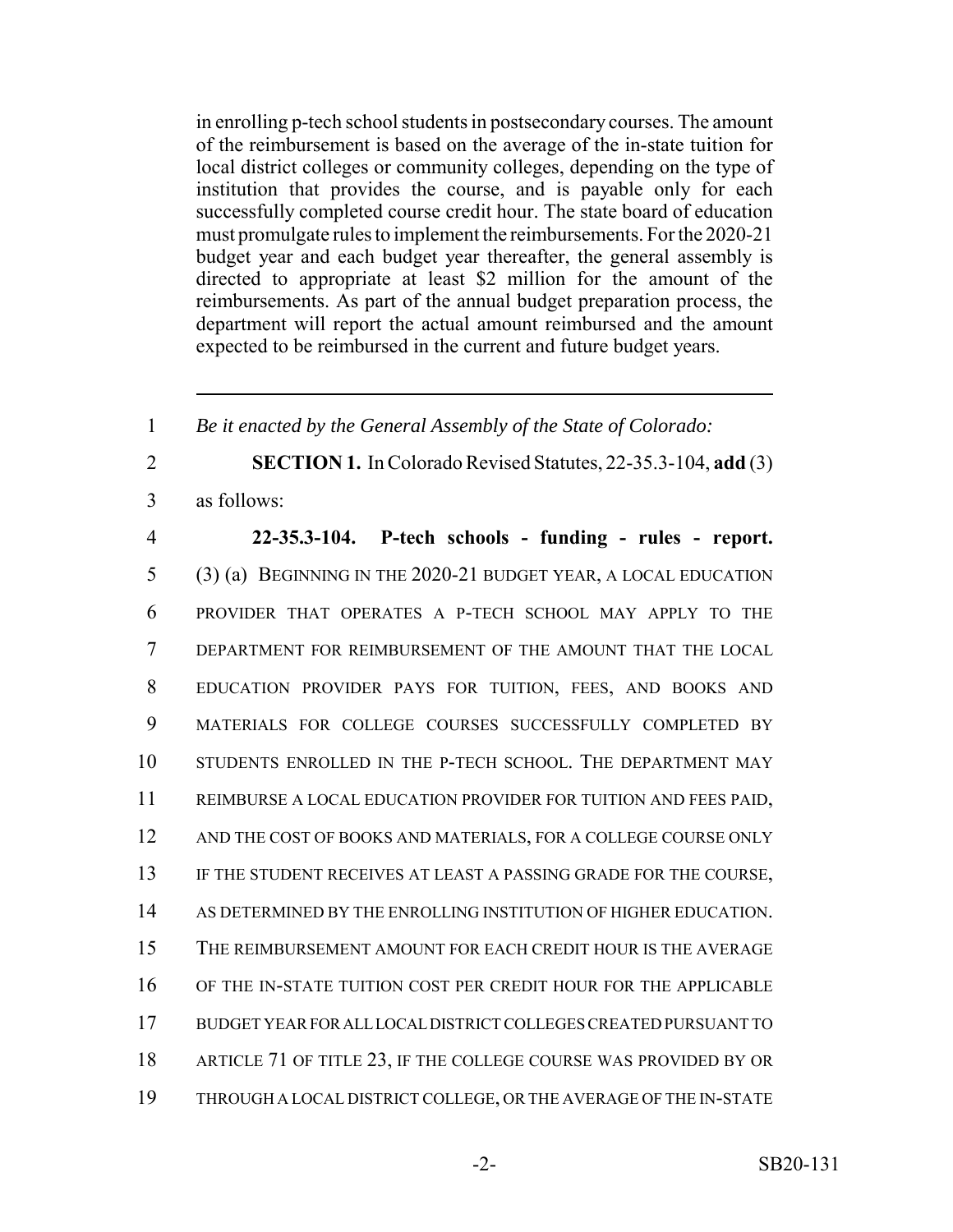TUITION COST PER CREDIT HOUR FOR THE APPLICABLE BUDGET YEAR FOR COLLEGES IN THE STATE SYSTEM OF COMMUNITY AND TECHNICAL COLLEGES ESTABLISHED IN SECTION 23-60-201, IF THE COLLEGE COURSE WAS PROVIDED BY OR THROUGH ONE OF SAID COLLEGES. THE LOCAL EDUCATION PROVIDER MAY APPLY TO THE DEPARTMENT EACH SEMESTER FOR REIMBURSEMENT OF COSTS PURSUANT TO THIS SUBSECTION (3).

 (b) THE STATE BOARD OF EDUCATION SHALL PROMULGATE RULES TO IMPLEMENT COST REIMBURSEMENTS AS PROVIDED IN THIS SUBSECTION (3). AT A MINIMUM, THE RULES MUST:

 (I) ALLOW A LOCAL EDUCATION PROVIDER TO APPLY AT THE END OF EACH SCHOOL YEAR FOR REIMBURSEMENT OF THE COSTS FOR TUITION, 12 FEES, AND BOOKS AND MATERIALS INCURRED DURING THE SCHOOL YEAR; AND

 (II) REQUIRE THE LEAST AMOUNT OF DOCUMENTATION NECESSARY TO DEMONSTRATE ENROLLMENT IN AND SUCCESSFUL COMPLETION OF COLLEGE COURSES BY STUDENTS ENROLLED IN THE P-TECH SCHOOL.

 (c) FOR THE 2020-21 BUDGET YEAR AND FOR EACH BUDGET YEAR THEREAFTER, THE GENERAL ASSEMBLY SHALL APPROPRIATE AT LEAST TWO MILLION DOLLARS TO THE DEPARTMENT FOR REIMBURSEMENTS TO LOCAL EDUCATION PROVIDERS AS PROVIDED IN THIS SUBSECTION (3). IF THE 21 AMOUNT APPROPRIATED PURSUANT TO THIS SUBSECTION (3)(c) IN A 22 BUDGET YEAR IS INSUFFICIENT TO FULLY FUND THE AMOUNT OF ELIGIBLE REIMBURSEMENTS, THE DEPARTMENT MAY REQUEST A SUPPLEMENTAL APPROPRIATION IN AN AMOUNT TO FULLY FUND THE ELIGIBLE REIMBURSEMENTS. THE DEPARTMENT MUST MAKE THE REQUEST DURING THE BUDGET YEAR IN WHICH THE INSUFFICIENT FUNDING OCCURS. IF THE GENERAL ASSEMBLY DENIES THE REQUEST FOR A SUPPLEMENTAL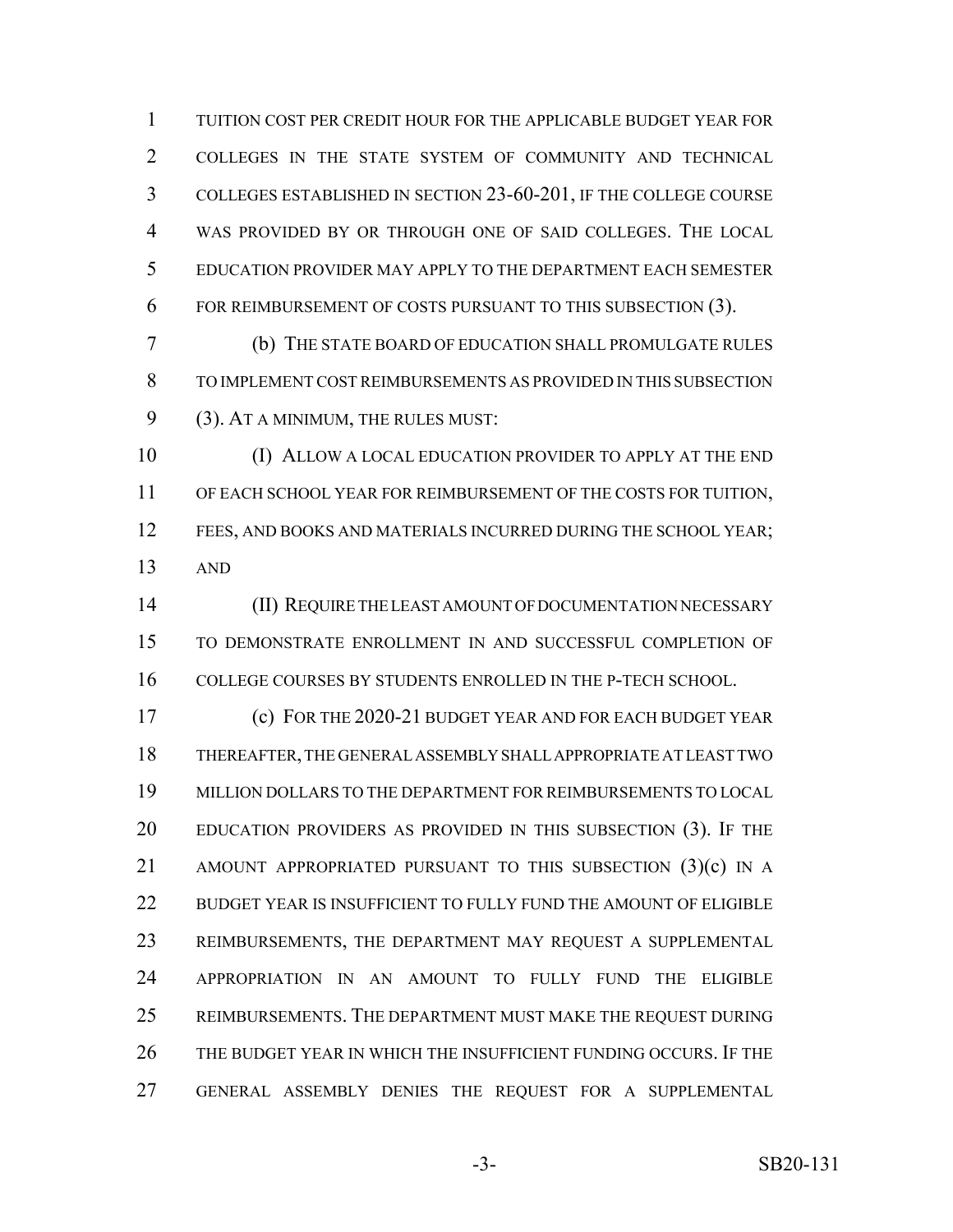APPROPRIATION, THE DEPARTMENT SHALL REDUCE THE AMOUNT PAID FOR EACH ELIGIBLE REIMBURSEMENT BY THE SAME PERCENTAGE THAT THE DEFICIT BEARS TO THE AMOUNT REQUIRED TO FULLY FUND THE ELIGIBLE REIMBURSEMENTS.

 (d) AS PART OF THE BUDGET PREPARATION PROCESS FOR THE 2021-22 BUDGET YEAR, THE DEPARTMENT SHALL SUBMIT TO THE JOINT BUDGET COMMITTEE AN ESTIMATE OF THE AMOUNT THE DEPARTMENT EXPECTS TO REIMBURSE PURSUANT TO THIS SUBSECTION (3) FOR THE 2020-21 BUDGET YEAR AND THE 2021-22 BUDGET YEAR. AS PART OF THE BUDGET PREPARATION PROCESS FOR THE 2022-23BUDGET YEAR AND EACH BUDGET YEAR THEREAFTER, THE DEPARTMENT SHALL SUBMIT TO THE JOINT BUDGET COMMITTEE THE ACTUAL AMOUNT REIMBURSED PURSUANT TO THIS SUBSECTION (3) FOR THE MOST RECENTLY COMPLETED BUDGET YEAR AND AN ESTIMATE OF THE AMOUNT THE DEPARTMENT EXPECTS TO REIMBURSE PURSUANT TO THIS SUBSECTION (3) FOR THE THEN CURRENT BUDGET YEAR AND THE NEXT BUDGET YEAR. NOTWITHSTANDING THE PROVISIONS OF SECTION 24-1-136 (11)(a)(I), THE REQUIREMENT TO 18 SUBMIT THE REPORT DESCRIBED IN THIS SUBSECTION (3)(d) CONTINUES INDEFINITELY.

 **SECTION 2. Act subject to petition - effective date.** This act takes effect at 12:01 a.m. on the day following the expiration of the ninety-day period after final adjournment of the general assembly (August 5, 2020, if adjournment sine die is on May 6, 2020); except that, if a referendum petition is filed pursuant to section 1 (3) of article V of the state constitution against this act or an item, section, or part of this act within such period, then the act, item, section, or part will not take effect unless approved by the people at the general election to be held in